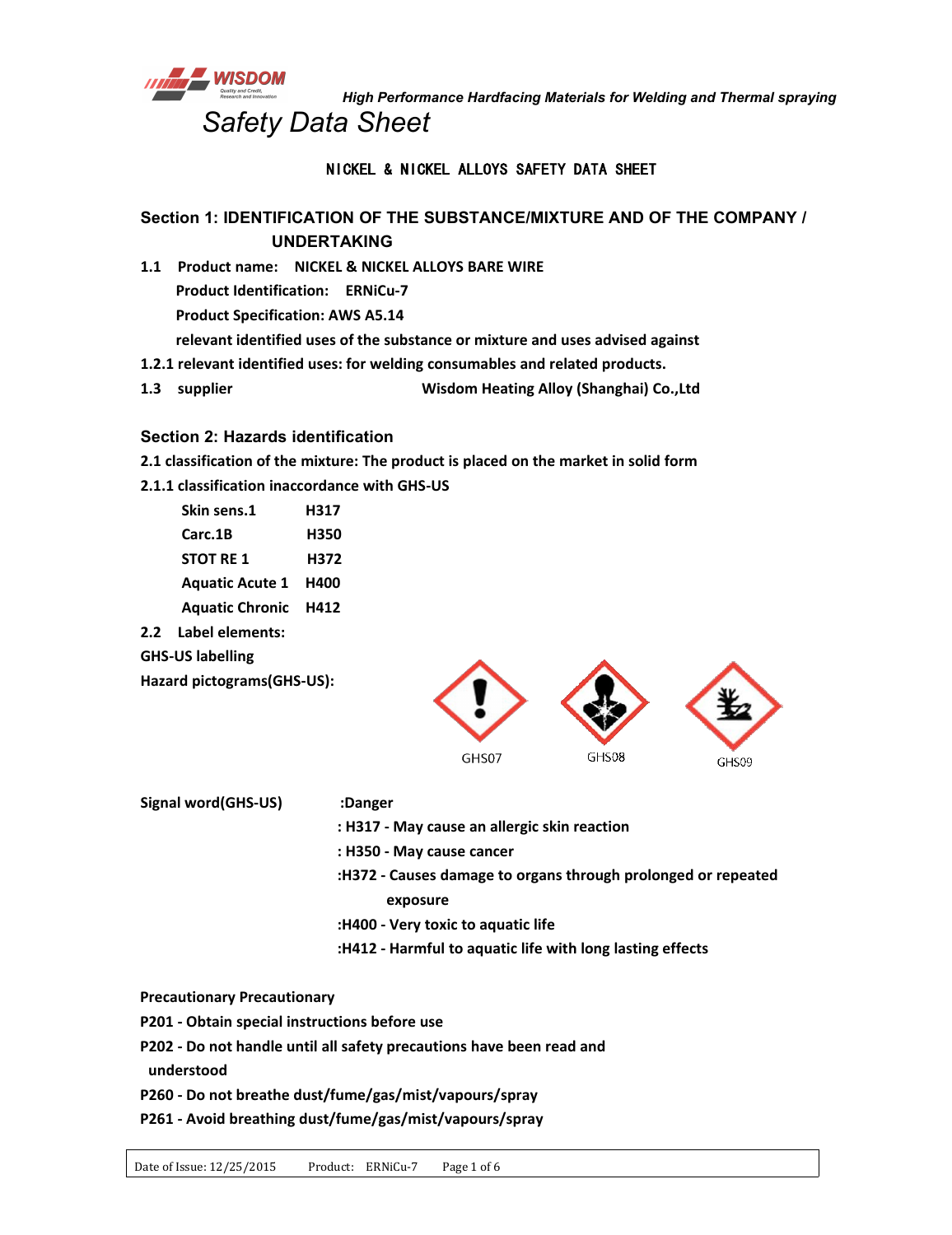

- **P264 - Wash thoroughly afterhandling**
- **P270 - Do no eat, drink or smoke when using this product**
- **P272 - Contaminated work clothing should not be allowed out of the workplace**
- **P273 - Avoid release to the environment**
- **P280 - Wear protective gloves/protective clothing/eye protection/face**
- **protection**
- **P302+P352 - IF ON SKIN: Wash with plenty of soap and water**
- **P308+P313 - IF exposed or concerned: Get medical advice/attention**
- **P314 - Get medical advice and attention if you feel unwell**
- **P321 - Specific treatment (see label)**
- **P333+P313 - If skin irritation or rash occurs: Get medical advice/attention**
- **P362+P364 - Take off contaminated clothing and wash it before reuse**
- **P391 - Collect spillage**
- **P405 - Store locked up**
- **P501 - Dispose of contents/container in accordance with local/regional/national/ International regulations**

#### **SECTION 3: COMPOSITION/INFORMATION ON INGREDIENTS**

- **3.1 Substances: No data available Full text of H-phrases: see section 11**
- **3.2 Mixtures: The mixture contains dangerous substances:**

| <b>Substance name</b> | <b>Abbreviation</b> | % Percent   | <b>GHS-US</b>             |
|-----------------------|---------------------|-------------|---------------------------|
|                       |                     |             | classification            |
|                       |                     |             | Skin Sense. 1, H317       |
| <b>Nickel</b>         | Ni                  | 62-69       | Carc.1B, H350             |
|                       |                     |             | STORT RE 1, H372          |
| Copper                | Cu                  | rest        | Not classified            |
| Chromium              | Cr                  | $18 - 22$   | Not classified            |
| Molybdenum            | Mo                  |             | Not classified            |
| Iron                  | Fe                  | $\leq$ 2.5  | Acute Tox. 4 (Oral), H302 |
| <b>Phosphorus</b>     | P                   | $≤0.02$     | Not classified            |
| <b>Manganese</b>      | Mn                  | $\leq 4.0$  | Not classified            |
| Silicon               | Si                  | $\leq 1.25$ | Not classified            |
| <b>Sulphur</b>        | S                   | ≤0.015      | Not classified            |
| Carbon                | $\mathsf C$         | $≤0.15$     | Not classified            |
| <b>Aluminum</b>       | Al                  | $\leq 1.25$ | Not classified            |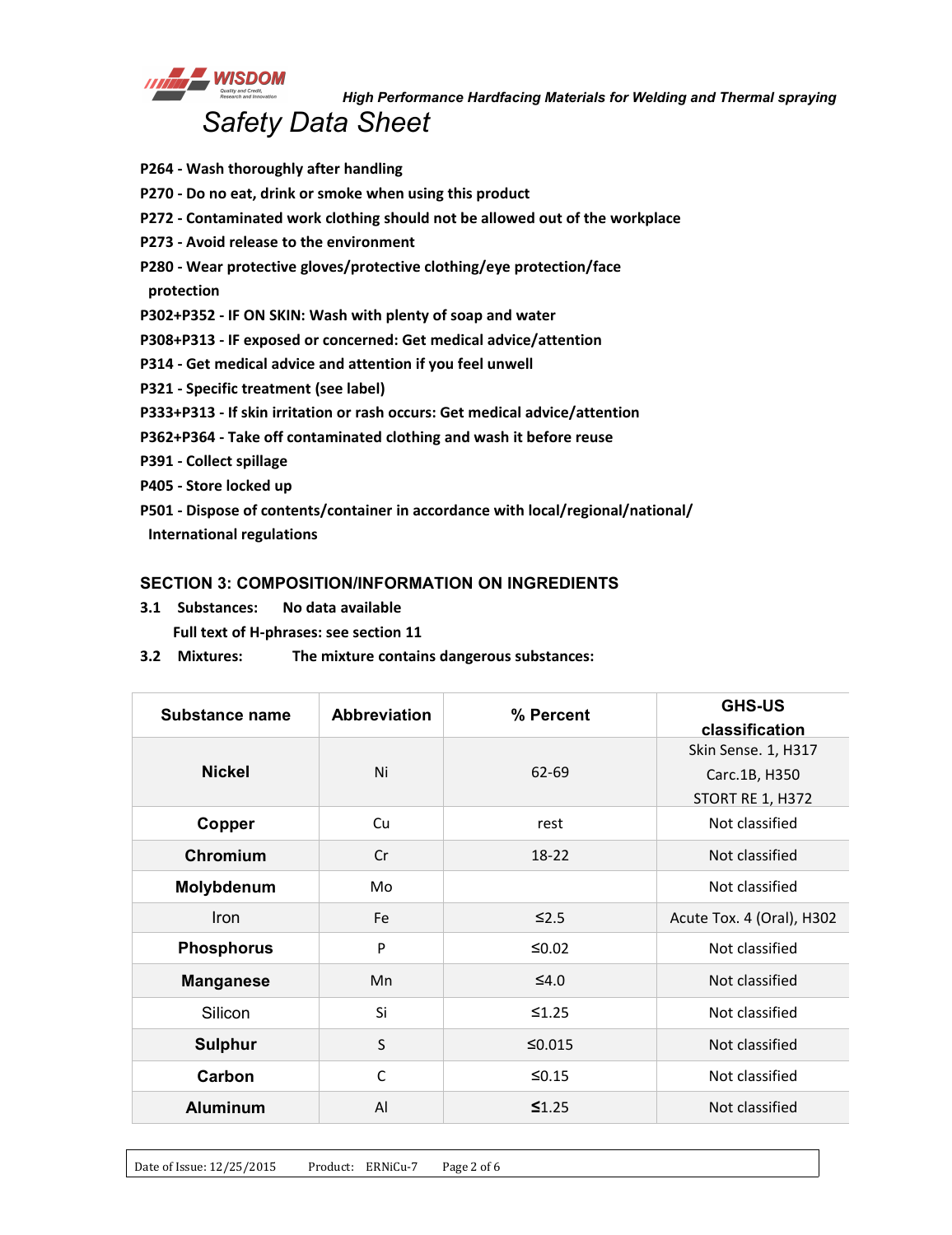

*High Performance Hardfacing Materials for Welding and Thermal spraying*

# **SECTION 4: FIRST AID MEASURES**

#### **4.1. Description of first aid measures:**

- **First-aid measures after inhalation:Remove to fresh air. If not breathing, give artificial respiration. If breathing is difficult, give oxygen.**
- **Get medical attention.**
- **First-aid measures after skin contact:Flush with water for at least 15 minutes. Seek medical attention if irritation develops or persists.**
- **First-aid measures after eye contact:Immediately flush eyes with water and continue washing for at least 15 minutes. Obtain medical**
- **attention if discomfort persists.**
- **First-aid measures after ingestion:Do NOT induce vomiting. Get immediate medical attention**

**4.2.Most important symptoms and effects, both acute and delayed:**

- **Symptoms/injuries after inhalation: Short-term (acute) overexposure to the gases, fumes, and dusts may include irritation of**
- **the eyes,lungs, nose, and throat. Some toxic gases associated with welding may cause pulmonary edema, asphyxiation, and death.**
- **Acute overexposure may include signs and symptoms such as watery eyes, nose and throat irritation, headache, dizziness,**
- **difficulty inbreathing, frequent coughing, or chest pain. The presence of chromium/chromate in fume can cause irritation of nasal**
- **membranes and skin.The presence of nickel compounds in fume can cause metallic taste, nausea, tightness of chest, fever, and**
- **allergic reaction. Excessive inhalation or ingestion of manganese can produce manganese poisoning. Overexposure to manganese**
- **compounds may affect the central nervous system, symptoms of which are languor,sleepiness, muscular weakness, emotional**
- **disturbances, and spastic gait resembling Parkinsonism. These symptoms can become progressive and permanent if not treated.**
- **Excessive inhalation of fumes may cause "Metal Fume Fever" with Flu-like symptoms such as chills, fever, body aches, vomiting,**
- **sweating, etc.**
- **Symptoms/injuries after skin contact: Dusts may cause irritation.**
- **Symptoms/injuries after eye contact: Causes eye irritation.**
- **Symptoms/injuries after ingestion: Not an anticipated route of exposure during normal**
- **product handling. May be harmful if ingested.**

**4.3 Indication of any immediate medical attention and special treatment needed:**

**No data available.**

# **SECTION: 5 FIREFIGHTING MEASURES**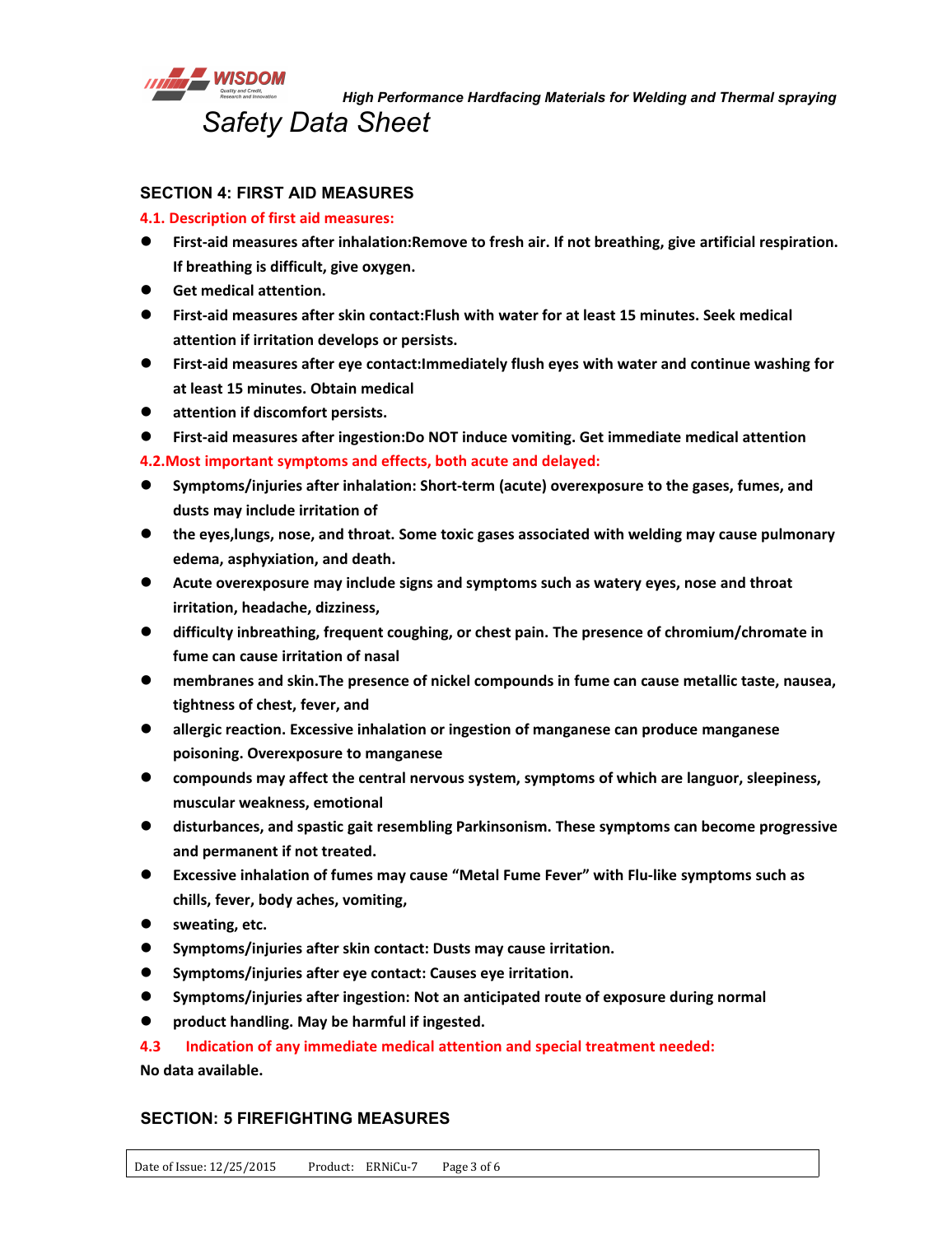

**5.1 Extinguishing media:**

**Suitable extinguishing media: Use extinguishing media appropriate for surrounding fire. Unsuitable extinguishing media: No data available.**

**5.2 Special hazards arising from the substance or mixture: Fire may produce irritating or poisonous gases.**

**Fire hazard: Not flammable Explosion hazard: None known**

**5.3 Advice for firefighters: In the event of fire, wear self-contained breathing apparatus and full protective gear.**

# **SECTION: 6 ACCIDENTAL RELEASE MEASURES**

- **6.1 Personal precautions, protective equipment and emergency procedures: For non-emergency personnel: Wear appropriate personal protective equipment as specified in Section 8. Ensure adequate ventilation. For emergency responders: No data available.**
- **6.2 Environmental precautions: Avoid release into the environment. Avoid dispersal of spilled material and contact with soil, ground and surface water drains and sewers.**
- **6.3 Methods and material for containment and cleaning up: Take up mechanically. Collect the material in labeled containers and dispose of**
	- **according to local and regional authority requirements.**
- **6.4 Reference to other sections: See Section 7 for information of safe handling. See Section 8 for information on personal protection equipment. See Section 13 for disposal information.**

# **SECTION: 7 HANDLING AND STORAGE**

**7.1 Precautions and safe handling: Welding may produce dust, fumes and gases hazardous to health. Avoid breathing dust, fumes and gases.**

**Use adequate ventilation. Keep away from sources of ignition. Avoid contact with skin, eyes and clothing. Do not eat, drink and smoke in workareas.**

- **7.2 Conditions for safe storage, including and incompatibilities: Store in cool, dry and well-ventilated place. Keep away from incompatible**
- **7.3 Specific end use(s): For welding consumables and related products.**

# **SECTION: 8 EXPOSURE CONTROLS / PERSONAL PROTECTION**

- **8.1 Appropriate engineering controls: Local exhaust and general ventilation must be adequate to meet exposure standards.**
	- **Hand protection: Wear welding gloves.**
	- **Eye protection: Wear helmet or face shield with filter lens of appropriate shade number. See ANSI/ASC Z49.1 Section 4.2. Provide protective screens and flash**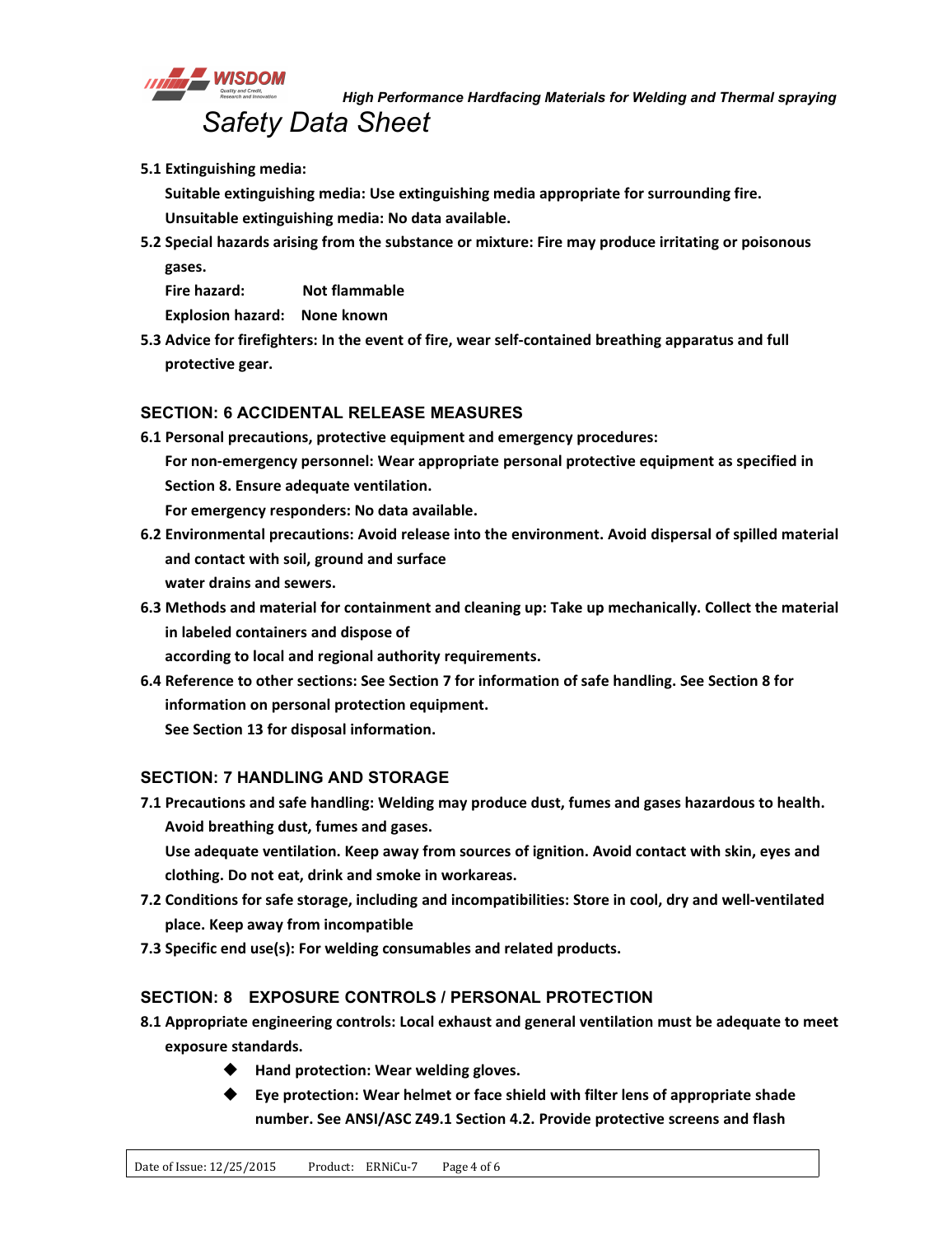

*High Performance Hardfacing Materials for Welding and Thermal spraying Safety Data Sheet*

**goggles, if necessary, to shield others.**

- **Skin and body protection: Wear head and body protection, which help to prevent injury from radiation, sparks, flame and electrical shock.**
- **See ANSI Z49.1. At aminimum this includes welder's gloves and a protective face shield, and may include arm protectors, aprons, hats,**
- **shoulder protection, as well as dark substantial clothing. Train the employee not to touch live electrical parts and to insulate him/herself from**
- **work and ground. Welders should not wear short sleeve shirts or shortpants Respiratory protection: If exposure limits are exceeded or irritation is experienced, NIOSH approved respiratory protection should be worn.**

### **SECTION 9: DISPOSAL CONSIDERATIONS**

**9.1 Waste treatment methods: Dispose of in accordance with local and national regulations. Waste disposal recommendations: Dispose of contents/container in accordance with local/regional/national/international regulations**

### **SECTION 10: TRANSPORT INFORMATION**

# In accordance with DOT / ADR / RID / ADNR / IMDG / ICAO / IATA

- **10.1 UN Number: Not a dangerous good in sense of transport regulations**
- **10.2 UN proper shipping name: Not applicable**

### SECTION 11: OTHER INFORMATION

#### **Full text of H-phrases:**

| Acute Tox. 4 (Oral)<br>Acute toxicity (oral), Category 4<br>Hazardous to the aquatic environment - Acute Hazard, Category 1<br>Aquatic Acute 1<br>Hazardous to the aquatic environment - Chronic Hazard, Category 3<br><b>Aquatic Chronic 3</b><br>Carcinogenicity, Category 1B<br>Carc. 1B<br>Skin Sens. 1<br>Sensitisation - Skin, category 1<br>STOT RE 1<br>Specific target organ toxicity - Repeated exposure, Category 1<br>Harmful if swallowed<br>H302<br>H317<br>May cause an allergic skin reaction<br>H350<br>May cause cancer<br>H372<br>Causes damage to organs through prolonged or repeated exposure<br>H400<br>Very toxic to aquatic life<br>Harmful to aquatic life with long lasting effects.<br>H412 |  |
|-------------------------------------------------------------------------------------------------------------------------------------------------------------------------------------------------------------------------------------------------------------------------------------------------------------------------------------------------------------------------------------------------------------------------------------------------------------------------------------------------------------------------------------------------------------------------------------------------------------------------------------------------------------------------------------------------------------------------|--|
|                                                                                                                                                                                                                                                                                                                                                                                                                                                                                                                                                                                                                                                                                                                         |  |
|                                                                                                                                                                                                                                                                                                                                                                                                                                                                                                                                                                                                                                                                                                                         |  |
|                                                                                                                                                                                                                                                                                                                                                                                                                                                                                                                                                                                                                                                                                                                         |  |
|                                                                                                                                                                                                                                                                                                                                                                                                                                                                                                                                                                                                                                                                                                                         |  |
|                                                                                                                                                                                                                                                                                                                                                                                                                                                                                                                                                                                                                                                                                                                         |  |
|                                                                                                                                                                                                                                                                                                                                                                                                                                                                                                                                                                                                                                                                                                                         |  |
|                                                                                                                                                                                                                                                                                                                                                                                                                                                                                                                                                                                                                                                                                                                         |  |
|                                                                                                                                                                                                                                                                                                                                                                                                                                                                                                                                                                                                                                                                                                                         |  |
|                                                                                                                                                                                                                                                                                                                                                                                                                                                                                                                                                                                                                                                                                                                         |  |
|                                                                                                                                                                                                                                                                                                                                                                                                                                                                                                                                                                                                                                                                                                                         |  |
|                                                                                                                                                                                                                                                                                                                                                                                                                                                                                                                                                                                                                                                                                                                         |  |
|                                                                                                                                                                                                                                                                                                                                                                                                                                                                                                                                                                                                                                                                                                                         |  |

 $\overline{0}$ 

| <b>NFPA health hazard:</b> | 1- Exposure could cause irritation but only minor residual |  |
|----------------------------|------------------------------------------------------------|--|
|                            | injury even if no treatment is given.                      |  |
| <b>NFPA fire hazard:</b>   | 0- Materials that will not burn.                           |  |